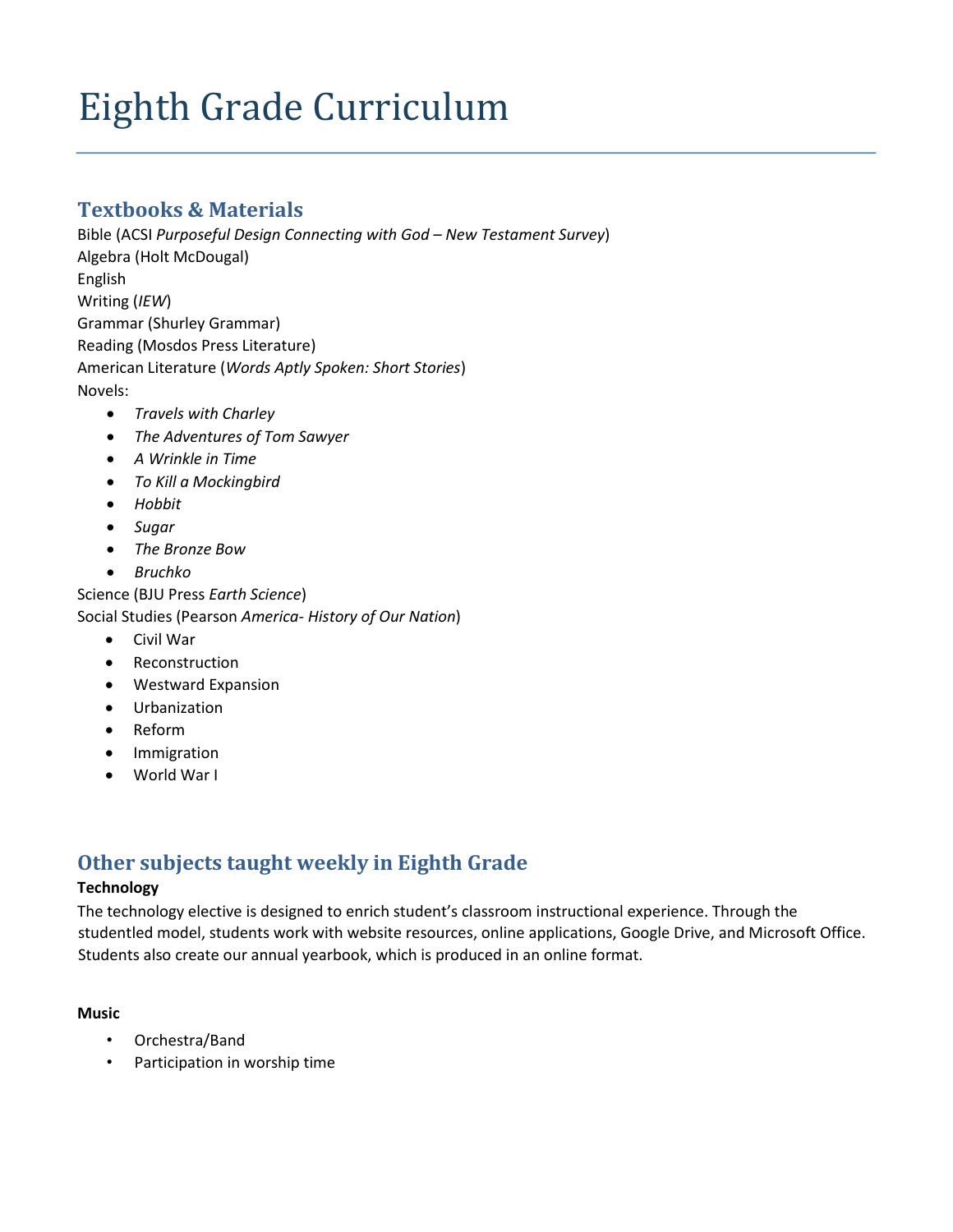## **Foreign Language**

## *Pearson Prentice Hall Realidades (Spanish)*

Spanish is the second most common language in the United States and the third most commonly spoken language in the world. Seventh grade has two periods of study per week.

Topics include understanding Spanish-speaking culture through music, food, art, literature, history, and everyday traditions. The study of Spanish may expand career opportunities for students. Studying Spanish improves firstlanguage skills.

Units of study are:

- Mis amigos y yo
- La escuela
- La comida
- Los pasatiempos

## **Physical Education**

Middle School students participate in coed classes and gender specific classes. Traditional sports skills are taught as well as the President's Physical Fitness Challenge.

## **Middle School Electives**

## *ART*

The VCS art program focuses on understanding that God formed us in his image as creative beings. As a result, each student is gifted with the ability to create, design, and discover in unique ways. The Elements of Art are introduced and built upon each year through exposure to both traditional and non-traditional art forms, interdisciplinary study, and self-evaluation that focuses more on the learning process than the end product. At VCS we strive to encourage and equip students with creative thinking and reasoning skills that go beyond the art classroom and into all areas of the student's life. At the end of the year, students work is displayed at an art show the chronicles student projects and growth over the year.

Eighth grade applies prior learned skills to make their own designs. The elementary level is based on copying but the middle school level is design-based. That is, taking the prior learned skills and making their own designs. 3-D forms, drawing, and learning the vocabulary of the elements of art are taught.

## **Drama Club**

Techniques and skills of drama are taught. Past performances include C. S. Lewis' *The Lion, The Witch, and The Wardrobe, A Hundred Dresses* and *Fantastic Mr. Fox.* 

## **Sports**

- Boys and Girls Soccer
- Boys and Girls Basketball
- Boys and Girls Track and Field

## **Community Service Projects**

Jesus Focus Phil Abundance